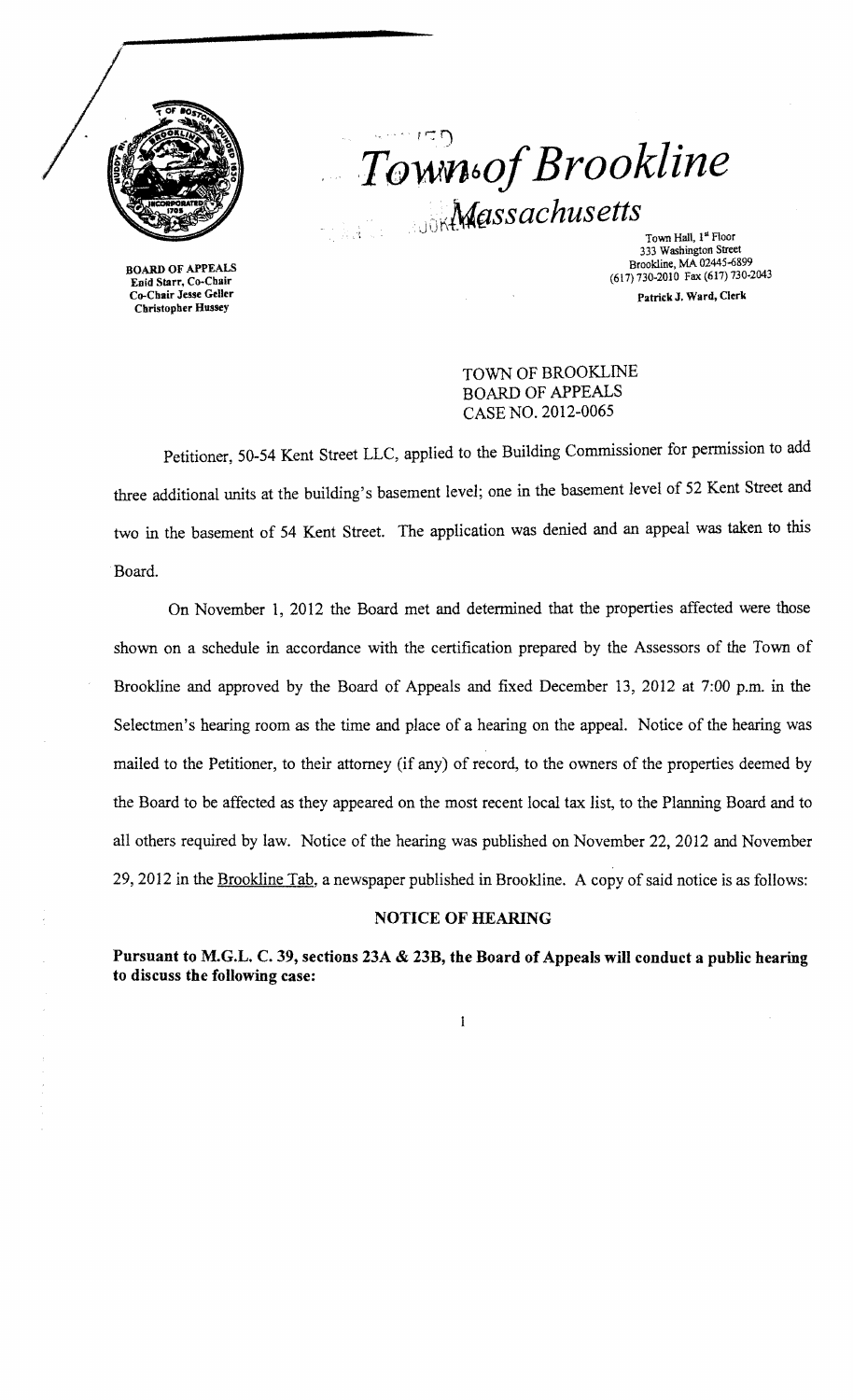#### Petitioner: 50-54 Kent Street LLC

Owner: 50-54 Kent Street LLC Location of Premises: 50-54 Kent Street Date of Hearing: December 13, 2012 Time of Hearing:  $7:00$  p.m. Place of Hearing: Selectmen's Hearing Room, 6<sup>th</sup> Floor

A public hearing will be held for a variance and/or special permit from:

- 1. 5.07; Dwellings In Business and Industrial Districts, special permit required.
- 2. 5.43; Exceptions to Yard and Setback Regulations, special permit required.
- 3. 5.44; Accessory Underground Structures, variance required.
- 4. 5.60; Side Yard Requirements, variance required.
- 5. 5.70; Rear Yard Requirements, variance required.
- 6. 5.91; Minimum Useable Open Space, variance required.
- 7. 6.01.2a; General Regulations Applying to Off-Street Parking Facilities, special permit required.
- 8. 6.02, Paragraph 1; Table of Off-Street Parking Space Requirements, variance required.
- 9. 8.02.2; Alteration or Extension (Structure), special permit required.
- 10. Modification, as necessary, of BOA case # 3369 December 12, 1996.

of the Zoning By-Law to construct a parking area to add three additional units at the building's basement level; one in the basement level of 52 Kent Street and two in the basement of 54 Kent Street.

Said premise located in a G-2.0 Business district.

*Hearings, once opened, may be continued by the Chair to a date and time certain. No Jurther notice will be mailed to abutters or advertised in the TAB. Questions regarding whether a hearing has been continued, or the date and time ojany hearing may be directed to the Zoning Administrator at 617-734 2134 or check meeting calendar* 

*at:http://calendars.town.brookline.ma.usIMasterTownCalandarl? FormID= 158.* 

The Town of Brookline does not discriminate on the basis of disability in admission to, access to, or *operations ojits programs, services or activities. Individuals who need auxiliary aids Jor effective*  communication in programs and services of the Town of Brookline are invited to make their needs *known to the* ADA *Coordinator, Stephen Bressler, Town \_of Brookline,* 11 *Pierce Street, Brookline,*  .M4 *02445. Telephone:* (617) *730-2330; TDD* (617) *730-2327.* 

> Enid Starr Jesse Geller Christopher Hussey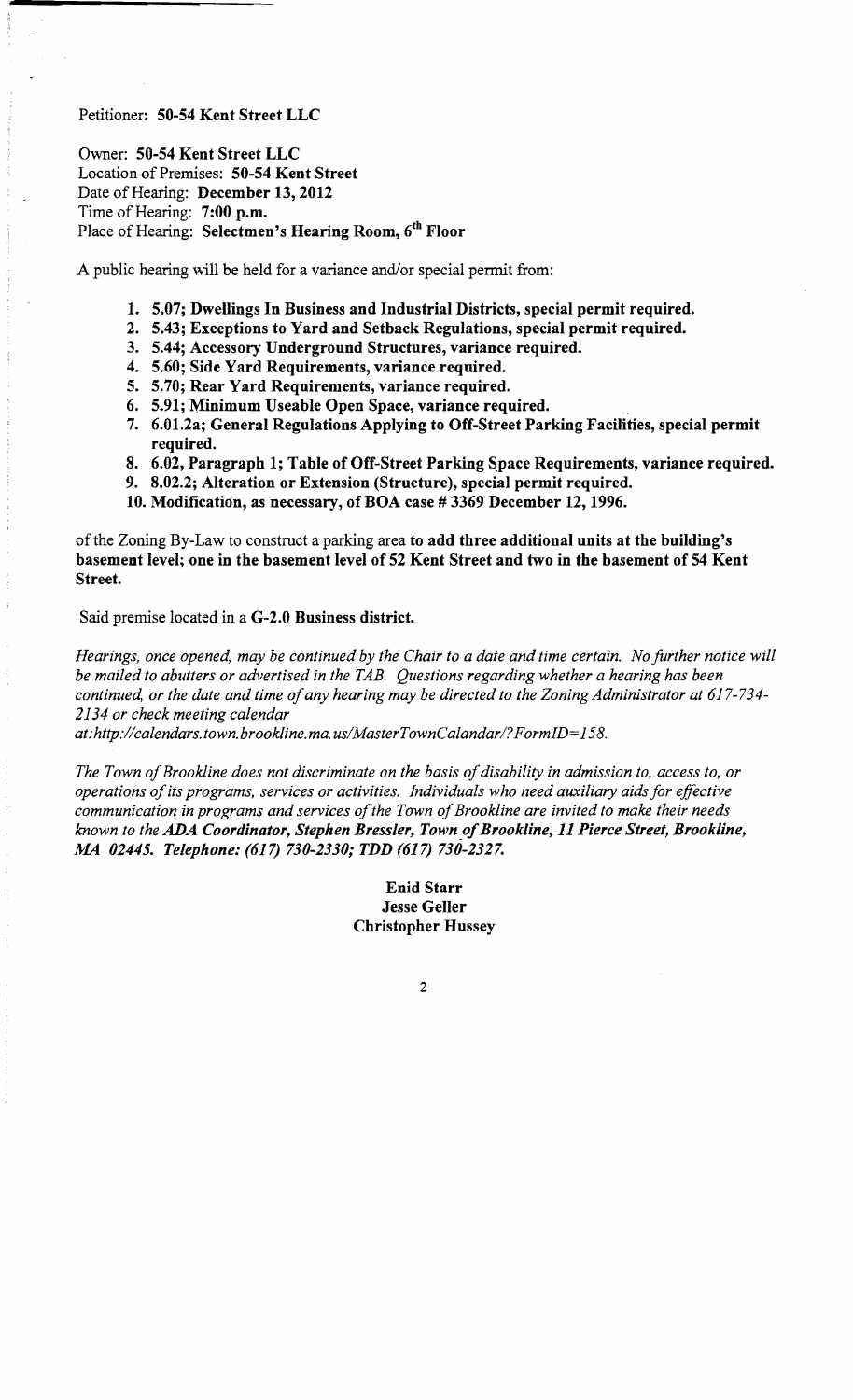At the time and place specified in the notice, this Board held a public hearing. Present at the hearing was Chairman, Mark Zuroff and Board Members, Enid Starr and Jonathon Book. The case was presented by the attorney for the petitioner, Robert L. Allen Jr., 300 Washington Street, Second Floor, Brookline, Massachusetts 02445. Also in attendance were David Lapidus, owner of 50~54 Kent Street LLC and Andrea Willet, the architect of the proposal.

Chairman Zuroff called the hearing to order at 7:00pm. Attorney Allen stated that the property is by 50~54 Kent Street LLC. There was a prior case dated January 10, 1997 affecting the property (Case #3369), where the Board of Appeals approved a proposal to construct a three story rear addition (50 Kent Street) to the existing apartment buildings, and add six (6) units, bring the total number of units to fifteen (15). The property is located in a G-2.0 zoning district, however most of the neighborhood is comprised of residential buildings, including a multi-family building and two~family building as the immediate abutters. Abutting the applicant's lot to the rear is a T-5 (two family) district and the Brookline Village commercial district is nearby.

Attorney Allen explained that the petitioner purchased the property in May 2012 and is beginning a major rehabilitation of 50-54 Kent Street and seeking to add three (3) units at the building's basement level; one (1) in the basement of 52 Kent Street and two (2) in the basement of 54 Kent Street. While the unit count will rise from fifteen (15) to eighteen (18) units, the bedroom count will decrease from forty-eight (48) to thirty-nine (39), resulting in a nine (9) bedroom deduction. The proposal includes three (3) window wells in the front of the property, three (3) window wells on the west side of the property along the driveway, and one (1) window well on the east side of the property. A sunken terrace will be used for egress on the property. Landscaping and low lighting are planned along the edge of the property along the edge of the building near the driveway. The buildings' windows are all levels would be replaced and some windows on the east side will be filled with brick. There will be a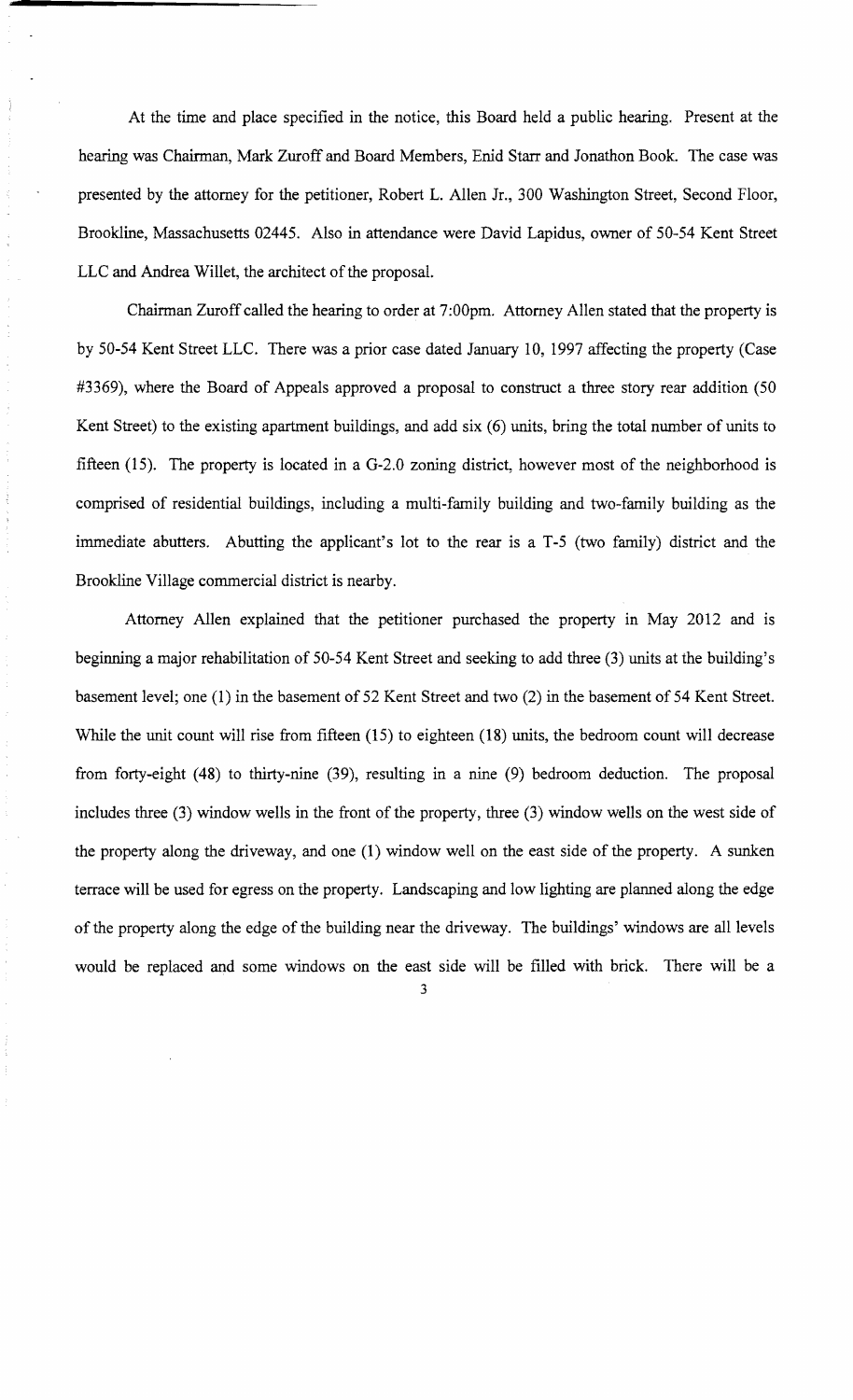collection of segmented roof decks constructed on both 52 Kent Street and 54 Kent Street to be used as additional usable open space. A patio at the rear of 50 Kent Street will be constructed using previous pavers which will also be used as usable open space.

Mr. Allen reiterated that the petitioner's proposal has the unanimous support of the Planning Board and unanimous support from the abutters who were in attendance at the Planning Board hearing on the matter.

Board member Starr inquired as to what counterbalancing amenities would be provided pursuant to the zoning relief requested under Section 5.43. Attorney Allen explained that the petitioner would be providing a combination of counterbalancing amenities, including: landscaping and fencing around the window walls, new landscaping plan, and lighting around the premises.

Continuing the discussion of zoning issues relevant to the proposal, Attorney Allen stated that there were no variances being requested by the petitioner. Mr. Allen then discussed Section 5.07, regarding Dwelling in Business and Industrial Districts, stating that dwellings in G-2.0 districts shall conform to the minimum usable open space and side and rear yard requirements of the M-2.0 zoning district; however the Board of Appeals may waive such requirements by special permit if it would promote reasonable development of the site compatible with adjacent buildings and the surrounding area. Mr. Allen stressed the importance of this provision, noting the implication that this district is an appropriate district for additional development and that the proposal meets the requirements for a special permit.

Moving to the Dimensional Requirements cited under Section 5.91, Attorney Allen explained that the proposal would comply with the required 2,360 s.f. after the additions of a deck on the roof and a patio in the rear of the property and, as a result, no relief would be required from the Board. As for the Side Yard Set Back requirements under Section 5.60, Attorney Allen explained that 22.9 feet is required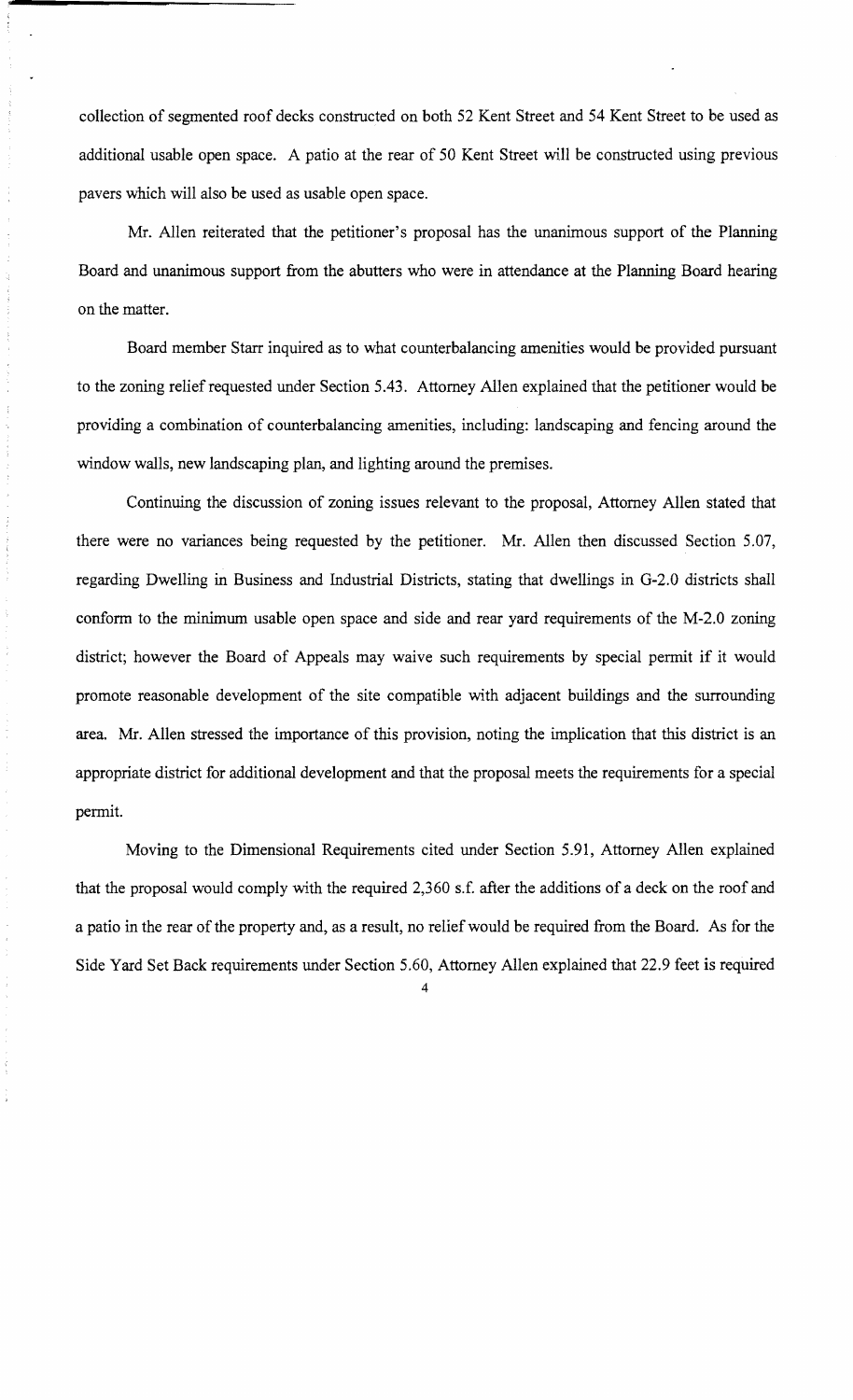and there currently exists 18.5 feet, which is pre-existing nonconforming. Under the proposal the set back will be 4.9 feet for the sunken patio, and will be accompanied by a fence and landscaping as a counterbalancing amenity, noting that the Board may grant relief relative to this section under Section 5.43 or Section 5.07 and that the relief is warranted here. The relief requested under Section 5.70 regarding Rear Yard Setback can be given relief under the same requirements as Section 5.60 and Mr. Allen reiterated the counterbalancing amenities and reasonable development in the district which would support such relief from the Board.

In regards to parking requirements under the zoning code, Attorney Allen discussed the Section 6.01.2.a: General Regulations Applying to Offstreet Parking Facilities. When structures are converted for additional units in a G district parking requirements for the entire building shall be provided, however this Board may, by way of a special permit, reduce the number of parking spaces required for up to half the parking spaced required. Under the code, there are thirty-seven (37) spaces required. Cutting that figure in half would require nineteen (19) spaces if a special permit was allowed. There are currently twenty-five (25) spaces on premises and twenty-five (25) spaces under the proposal. Mr. Allen cited the close proximity to the Brookline T -Station and bus stations at Kent Street and Harvard Street in support of the petitioner's request for special permit.

Finally, Attorney Allen brought to the Board's attention Section 8.02.2, regarding Alteration or Extension, stating that a special permit is required to alter a pre-existing non-conforming structure or use. First, the specific site is an appropriate location for such use, structure, or condition. Numerous other basement apartments on the street in this district and the property is located in business district that promotes additional development. Second, the use as developed will not adversely affect the neighborhood. The petitioner worked closely with immediate abutters to develop this plan and there will be minimal change to the streetscape. Amenities will be put into place to address aesthetics and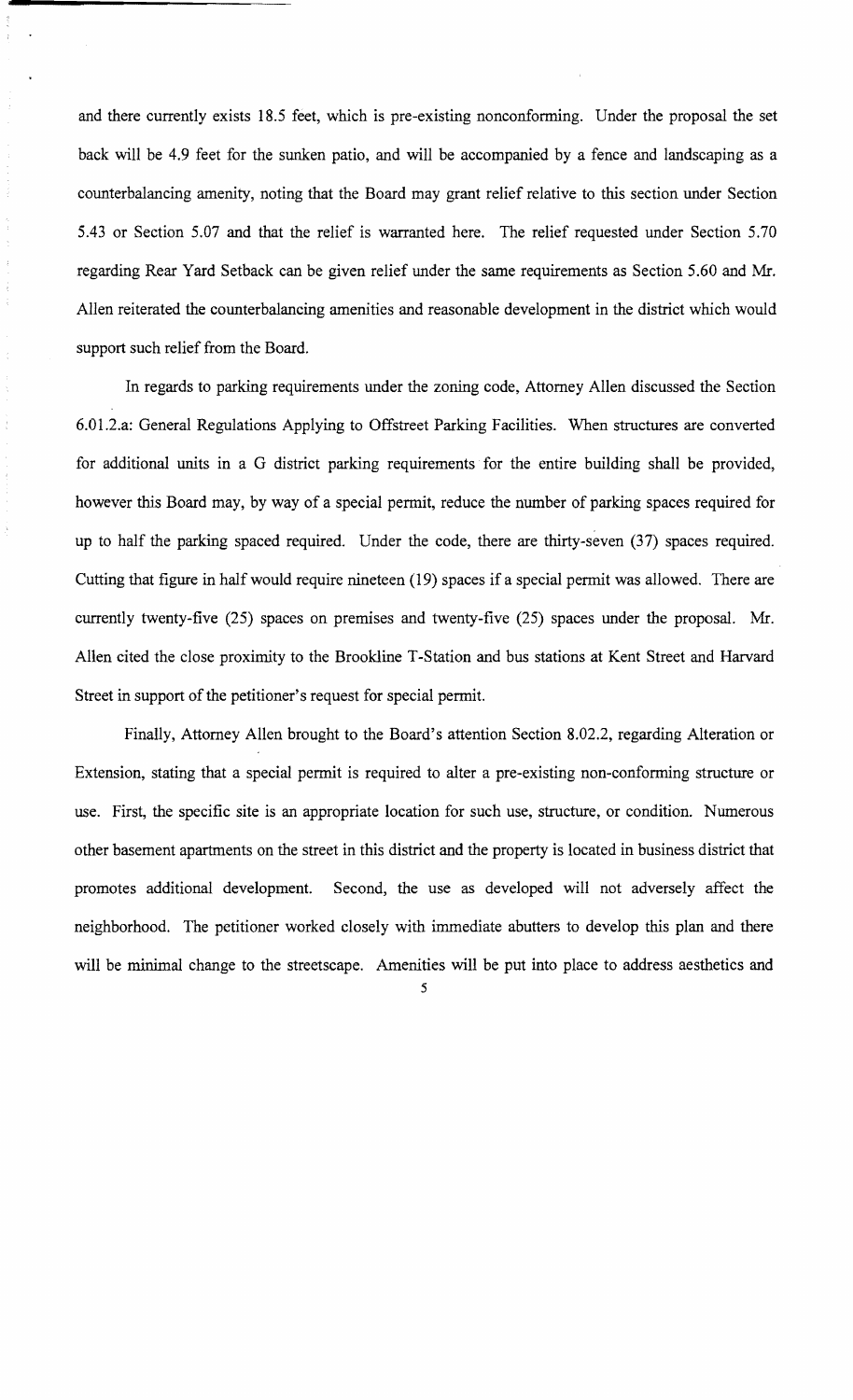safety. Third, there will be no nuisance or serious hazard to vehicles or pedestrians. Again, safety measures will be put into place to address safety concerns of both pedestrians and vehicles. Fourth, adequate and appropriate facilities will be provided for the proper operation of the proposed use. Finally, the development as proposed will not have a significant adverse effect on the supply of housing available for low and moderate income people. In fact this entire property is going to remain rental housing so it remains an affordable option, particularly the basement units.

The Chairman asked whether anyone in attendance wished to speak in favor of or against the proposal. No one spoke in favor or in opposition to the proposal.

Tim Richard, Planner for the Town of Brookline, delivered the findings of the Planning Board, stating that the Planning Board has no objection to the proposed basement conversion for three additional units, bringing the total to 18 units on the property. The applicant has modified the proposal in response to comments from Planning Staff, including pulling window wells further back from the front property line, adding landscaping and low-lighting along the driveway, and changing what were overly large expansive roof decks to more segmented roof decks with opportunities for rooftop gardening. The Planning Board has some concern about the window wells on the side of the building facing the driveway, as these are extremely close to where vehicles will be passing. Either railings, as shown in the plans, or bollards should be installed along this edge to ensure safety. Otherwise, the proposal does not involve changing the building's footprint, and the Board supports granting the needed setback and parking relief. The Planning Board supports the relief for parking because there is a small grassy area in the rear yard that is proposed to be a patio for usable open space. In order to ensure that it remains used as such, and does not become space for parking, temporary or otherwise, bollards, a fence or other such barrier should be installed to prevent cars from driving on the lawn. Such a barrier might also improve the usability of the patio.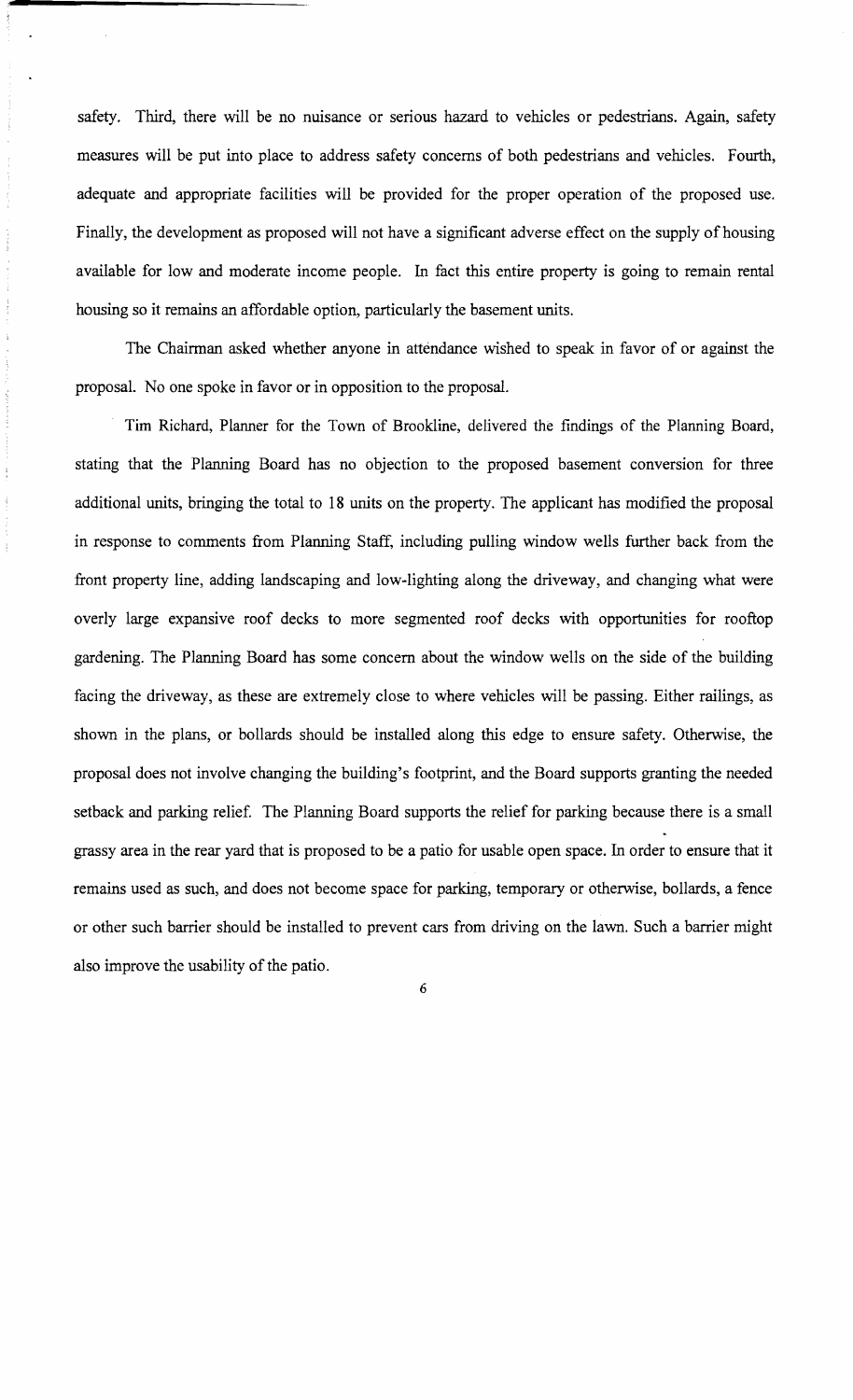Therefore, the Planning Board recommends approval of the proposal and plans by Andrea M.

Willett, last dated 11/14/2012, subject to the following conditions:

- 1. Prior to issuance of a building permit, a final site plan, indicating all lighting, window well locations and usable open space, shall be submitted to the Assistant Director of Regulatory Planning for review and approval.
- 2. Prior to issuance of a building permit, a final landscaping plan, indicating all planting types, materials and locations, fencing and/or bollards, shall be submitted to the Assistant Director for Regulatory Planning for review and approval.
- 3. Prior to issuance of a building permit, final building elevations, indicating all materials and fmishes, including railing and window details, shall be submitted to the Assistant Director of Regulatory Planning for review and approvaL
- 4. Prior to issuance of a building permit, the applicant shall submit to the Building Commissioner to ensure conformance with the Board of Appeals decision: 1) a final site plan, stamped and signed by a registered engineer or land surveyor; 2) final building elevations, stamped and signed by a registered architect; and 3) evidence that the Board of Appeals decision has been recorded at the Registry of Deeds.

The Chairman then called upon Michael Yanovich, Head of the Building Department, to deliver the comments of the Building Department. Mr. Yanovich stated that he had no objections to the proposal and that the petitioner had been cooperative during the process. There were some feasibility issues at the beginning, but they were able to figure out a plan the worked with the building department. The plan will create a safer building and increase life safety. Mr. Yanovich stated that he would ensure compliance with code regulations and requested a construction plan prior to issuance of a permit.

The Board, having heard all the testimony, deliberated on the merits of the application. Board member Book stated he was in favor of granting relief, noting the dimensional requirement and usable open space. Book stated that relief for a special permit would be warranted under either Section 5.07 or Section 5.43, noting the development and proposed counterbalancing amenities. Board member Starr stated that the requirements for relief under Section 5.07 and Section 5.43 and that parking relief are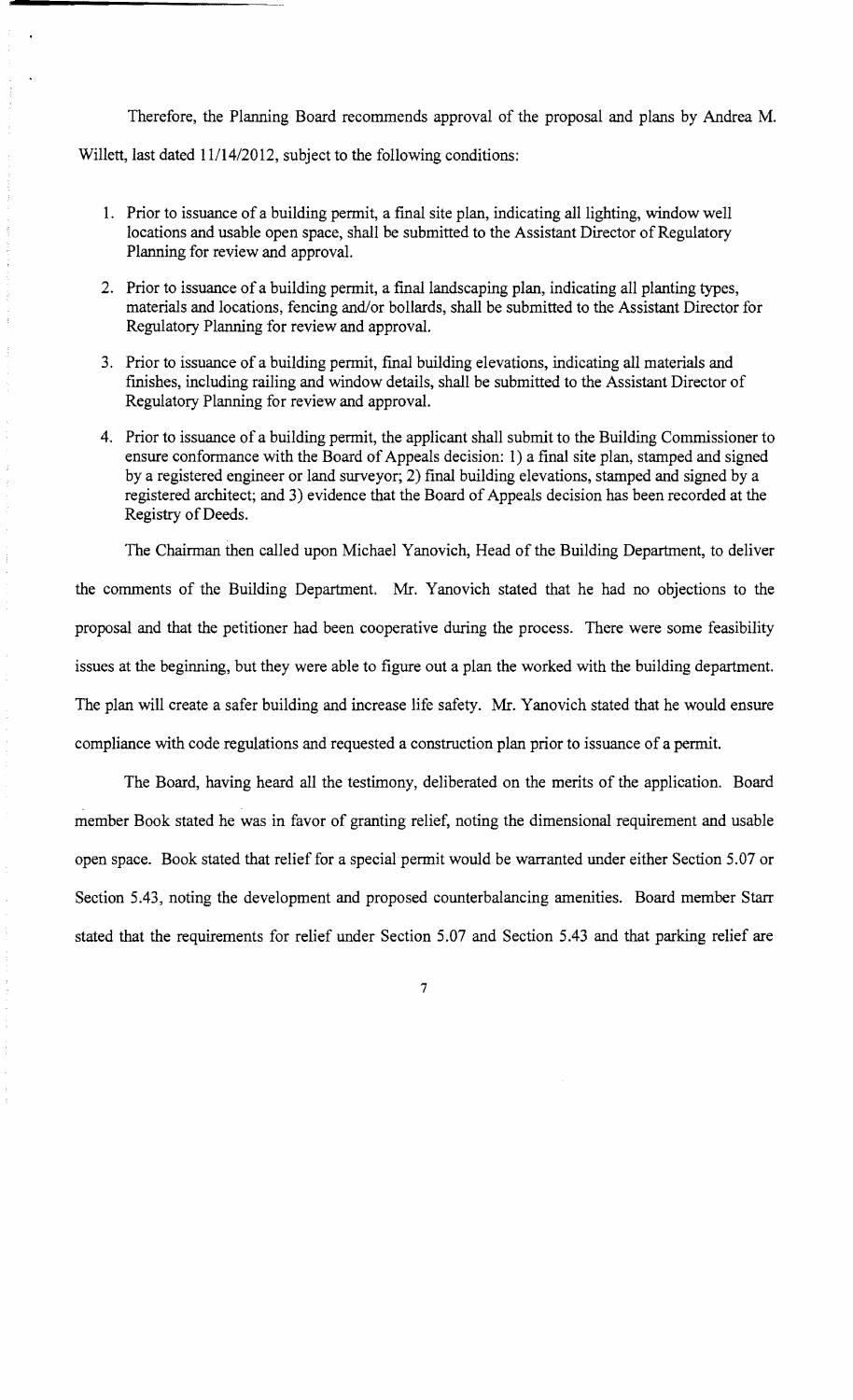warranted under the circumstances. Starr also stated that relief was met under Section 8.02.2. Chairman Zuroff stated that he echoed the statements of the other Board members and that the petitioner met the requirements under Section 5.07 and Section 5.43, along with Section 9.05.

The Board then determined, by unanimous vote that the requirements for a variance and for Sections

## 5.07 5.43; 5.44; 5.60; 5.70; 5.91; 6.01.2a; and Section 8.02.2 were met. The Board made the following

specific findings pursuant to said Section 9.05:

- a. The specific site is an appropriate location for such a use, structure, or condition.
- b. The use as developed will not adversely affect the neighborhood.
- c. There will be no nuisance or serious hazard to vehicles or pedestrians.
- d. Adequate and appropriate facilities will be provided for the proper operation of the proposed use.

Accordingly, the Board voted unanimously to grant the requested relief subject to the following conditions:

- 1. Prior to issuance of a building permit, a fmal site plan, indicating all lighting, window well locations and usable open space, shall be submitted to the Assistant Director of Regulatory Planning for review and approval.
- 2. Prior to issuance of a building permit, a final landscaping plan, indicating all planting types, materials and locations, fencing and/or bollards, shall be submitted to the Assistant Director for Regulatory Planning for review and approval.
- 3. Prior to issuance of a building permit, final building elevations, indicating all materials and fmishes, including railing and window details, shall be submitted to the Assistant Director of Regulatory Planning for review and approval.
- 4. Prior to issuance of a building permit, the applicant shall submit to the Building Commissioner to ensure conformance with the Board of Appeals decision: 1) a final site plan, stamped and signed by a registered engineer or land surveyor; 2) fmal building elevations, stamped and signed by a registered architect; and 3) evidence that the Board of Appeals decision has been recorded at the Registry of Deeds.